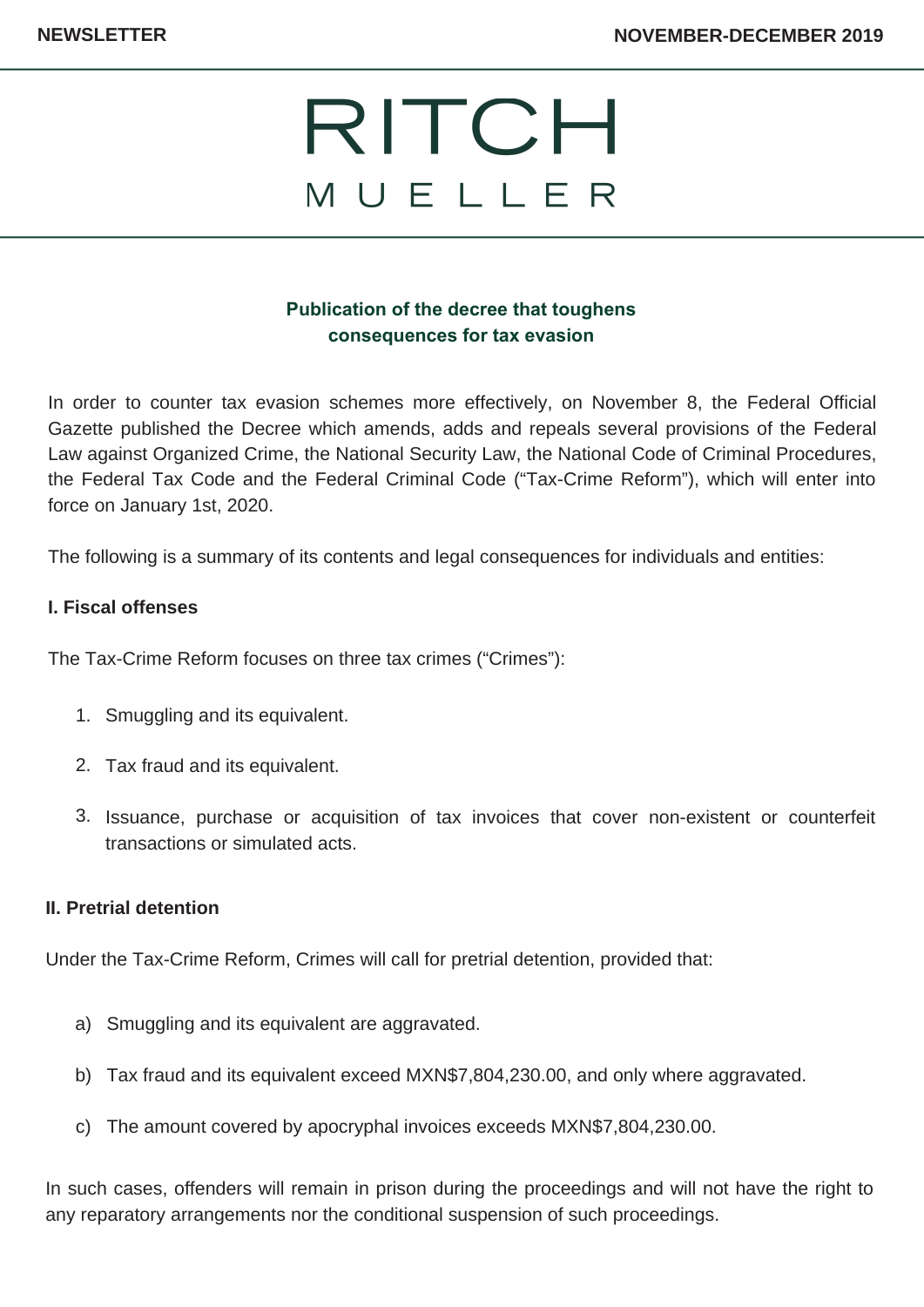# RITCH MUELLER

On the other hand, the Public Prosecutor's Office ("PP") may refrain from exercising criminal actions only if the defendant agrees to appear in court and provides reliable information that will contribute to the investigation and prosecution of the final beneficiary of the Crime.

### **III. Organized crime**

The Tax-Crime Reform provides that where three or more individuals or entities organize to commit the Crimes, they will be considered members of organized crime.

However, to consider individuals or entities as members of organized crime, the amount of both the tax fraud or the false invoice issued, acquired or purchased by them must exceed MXN\$7,804,230.00.

#### **IV. Asset forfeiture**

According to the National Asset Forfeiture Law ("NAFL"), which entered into force on August 10, offenses committed by members of organized crime may give rise to asset forfeiture.

Therefore, where tax offenses are classified as organized crime, the PP may exercise asset forfeiture actions over the private property of individuals or entities, as the case may be.

Action for asset forfeiture proceeds over assets whose legitimate origin cannot be established, or property which, although legitimate, is destined for unlawful purposes.

It is worth mentioning that, as provided by the NAFL, the legal action of asset forfeiture will be exercised through a civil procedure, completely independent from any parallel criminal proceeding. Hence, the PP in charge of all legal actions regarding asset forfeiture may exercise it with independence from any existing criminal process, and even where no criminal responsibility has been established. The NAFL also provides that no criminal acquittal will prove the legitimacy of assets and, therefore, will not affect the course of the forfeiture.

Under certain circumstances, property subject to forfeiture may be sold before the issuance of any ruling, but may not be disposed of where, as a result of an ongoing criminal procedure, their preservation has been ordered for evidentiary purposes.

If the action of asset forfeiture is declared inadmissible, the property shall be returned immediately. Where assets were sold in advance, all sale proceeds, plus interests, returns and accessories, minus management expenses, shall be paid. Finally, if the property was donated or destroyed, or its return is not feasible, the owner will receive the appraisal value of the assets at the time they were secured.